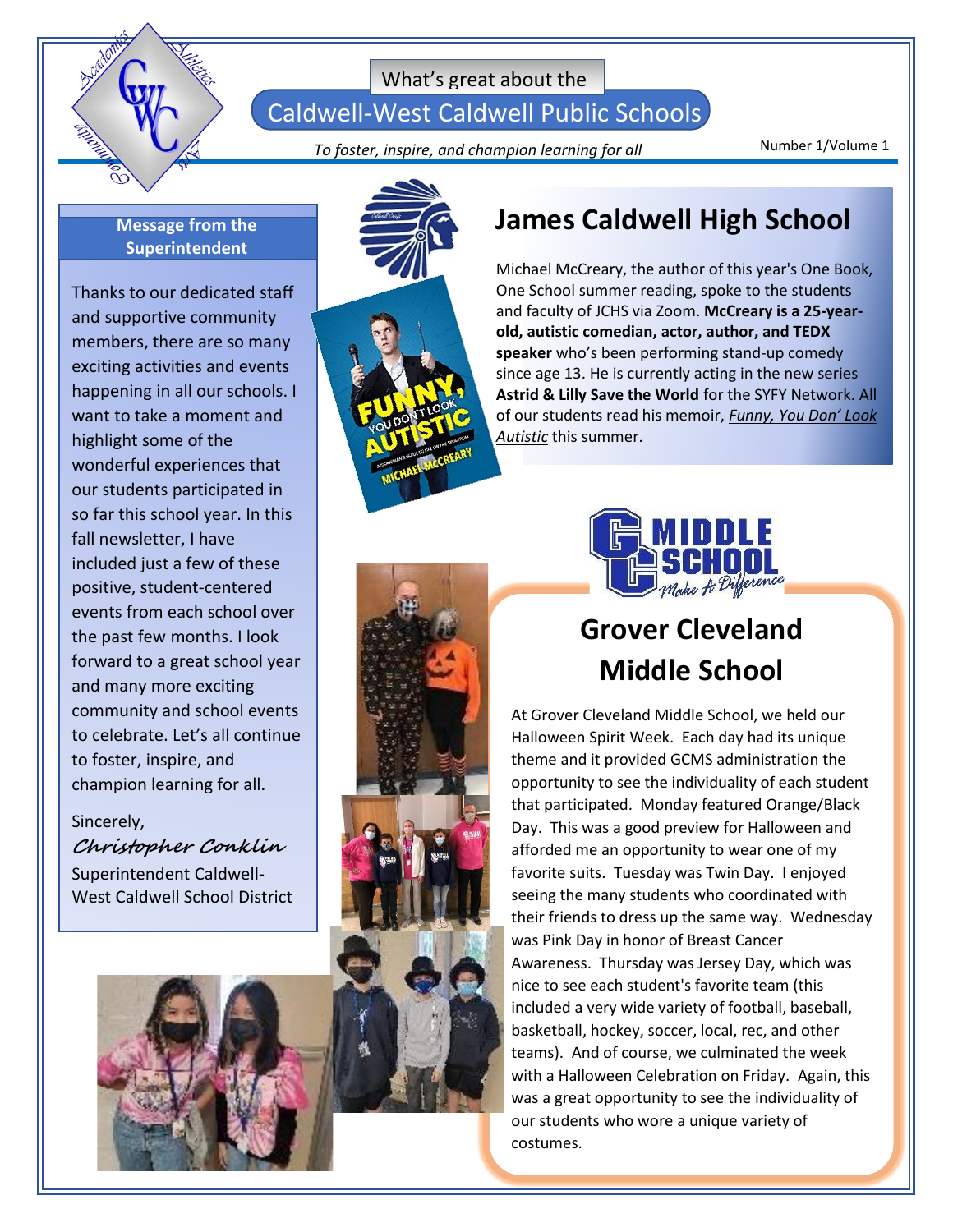

## **Harrison School**





October is filled with many new and exciting learning opportunities for our preschoolers. The preschoolers are learning all about the letter B. They used their cutting, pasting, and tracing skills to make bear faces and learned all about hibernation.

Halloween is an exciting time for all and there were lots of busy bees at Harrison School on October 29th. The staff and students all enjoyed the annual Halloween Parade. Parents and several grandparents enjoyed sharing the event. A good time was had by all!



# **Lincoln Elementary School**

On October 9th, the Lincoln School HSA hosted our Fall Festival. Families enjoyed live music, food trucks, raffles, arts and crafts, an obstacle course, a dunk tank, and more. Money raised will help support playground enhancements. 1st-grade students recently had a visit from the Caldwell Fire Department. They loved seeing the fire truck and learning about fire safety. Our Halloween parade took place on October 28th. Thank you to the Caldwell Police Department for keeping our students safe as they marched up and down Crane Street in their costumes.



# **Washington Elementary School**



The students and staff at Washington School are taking advantage of beautiful weather days to enjoy outside activities. Our PE teacher, Mrs. Zeman, organized Project ACES "All Children Exercising Simultaneously". Students in all grade levels learned dances such as the Cha-Cha Slide, Macarena, and Cotton Eye Joe. We met out on the blacktop and danced together for 30 minutes. The students in grades 4 and 5 took turns leading the dances and demonstrating each move for the younger students. We had such fun exercising, dancing and laughing together. Even the teachers learned the dances and jumped right in! Washington School students understand the importance of participating in physical fitness activities to develop healthy bodies and minds.